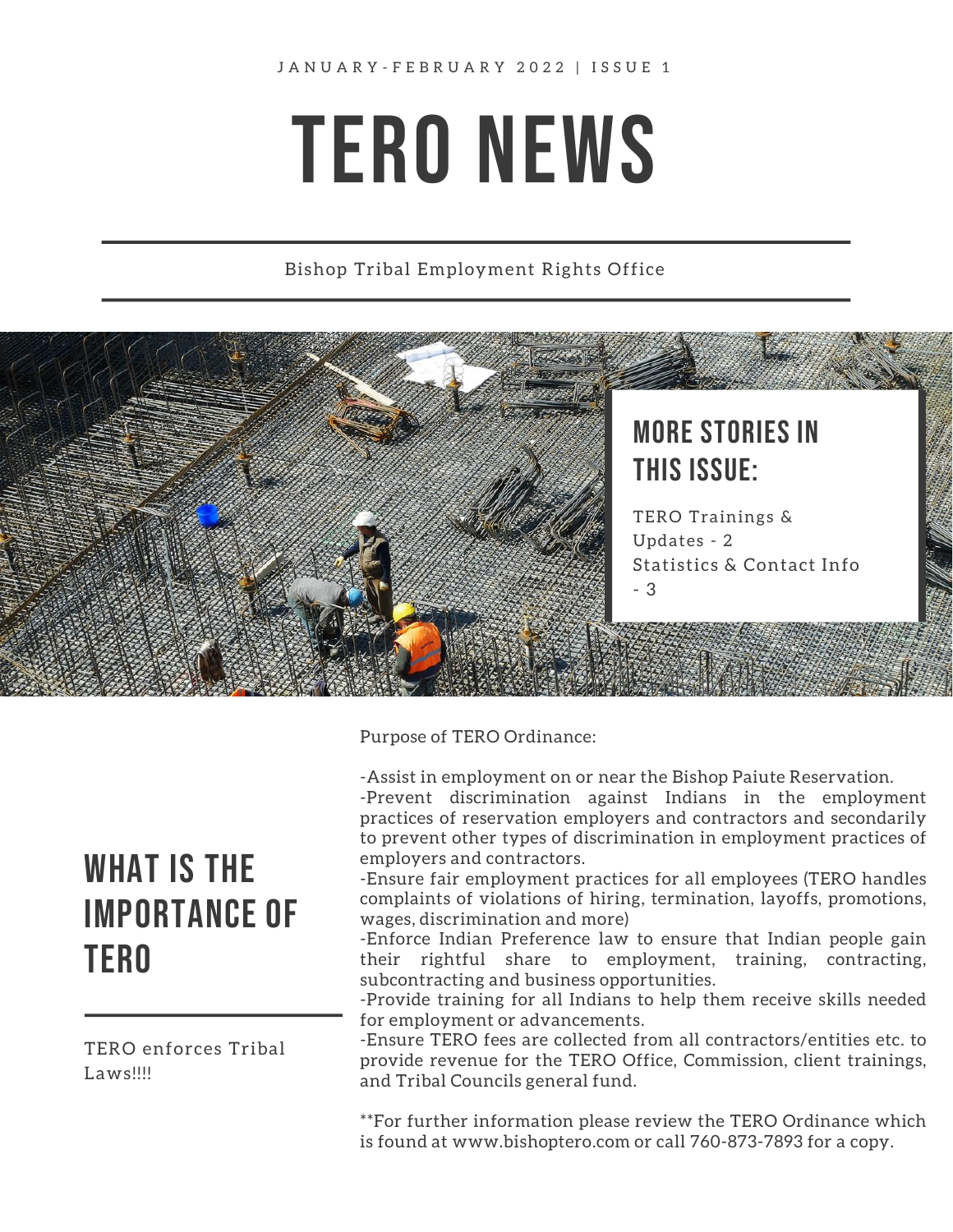# JOBS SKILLS BANK

Job Skills Application and Policy have been revised please contact TERO Office for current documents

Tribal Skills Bank: Skills bank was established to assist the placing of Native Americans in positions with employers/contractors. Temporary Job Referrals: When seeking to fill ANY temporary job position, every employer/contractor shall give notice to the TERO Manager and allow the TERO Manager a reasonable time (3 days) to locate and refer a qualified Indian (TERO Client) to said employer/contractor.

TERO Client Responsibilities: register every 3 months, check in via phone or email weekly, update contact info, if need be, attend TERO trainings, conduct yourself in an appropriate manner (no use of foul language/inappropriate behavior etc.)…

#### **\*\*Please review the TERO Ordinance & Job Skills Policy for further information.**

#### BEFORE YOU FILE A TERO COMPLAINT

If employees have issues with their employer, they need to exhaust all administrative remedies with their employer. Once those steps are taken, and, if an employee still has an issue with their employer, then the employee has a right to file a formal complaint under the TERO Law.

If you do file a complaint, either mail or e-mail it to the TERO Manager. Please do not fax the complaint.

## UPCOMING TERO TRAININGS

For registration info please call TERO **Office** 

Intermediate MS Excel-Pending

Flagging-Make Appointment

Customer Service-February & August

Job Readiness/Interviewing- March & August

Leadership Secrets for Professional Success- April

Class A- Pending

TERO 101 for the community & Tribal Council- Dates pending

\*\*Flyers with further information to be advertised soon.

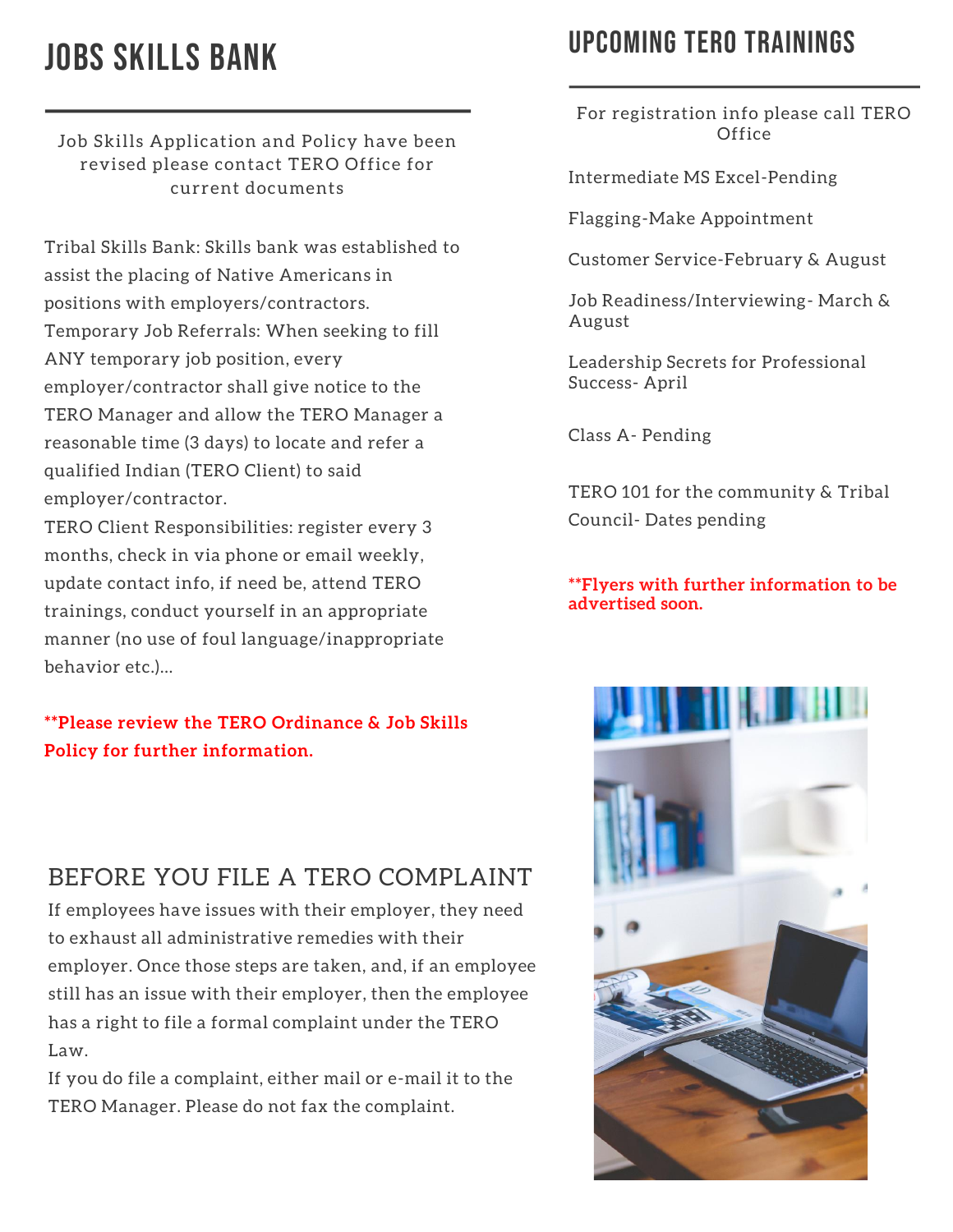## CONTACT INFO

### 2021 Native American Hires



TERO Commission:

-Floyd Piper- Member

- -Vacant
- -Vacant
- -Vacant
- -Vacant

TERO Staff:

-TaVu Chavez, TERO Manager, tavu.chavez@bishoppaiute.org -Kayla Stone, Office Coordinator, kayla.stone@bishoppaiute.org Office (760)873-7893 www.bishoptero.com

\*\*At this time (per Tribal Council) we are only to the public for importance matters (such as filing a complaint) due to COVID restrictions.

Please call (760)873-7893 if you have any questions.



2021 TERO Assistance- Total of 42 requests for Tribal Members



TERO staff's main responsibility is to enforce Indian preference. Therefore, on a monthly basis TERO requires all employers to submit a monthly hiring report to ensure that our Tribal Members are receiving an opportunity for employment and first preference to jobs on the reservation. If a qualified Tribal Member/Native American is not selected for a position, then the employer will be required to provide justification on why.